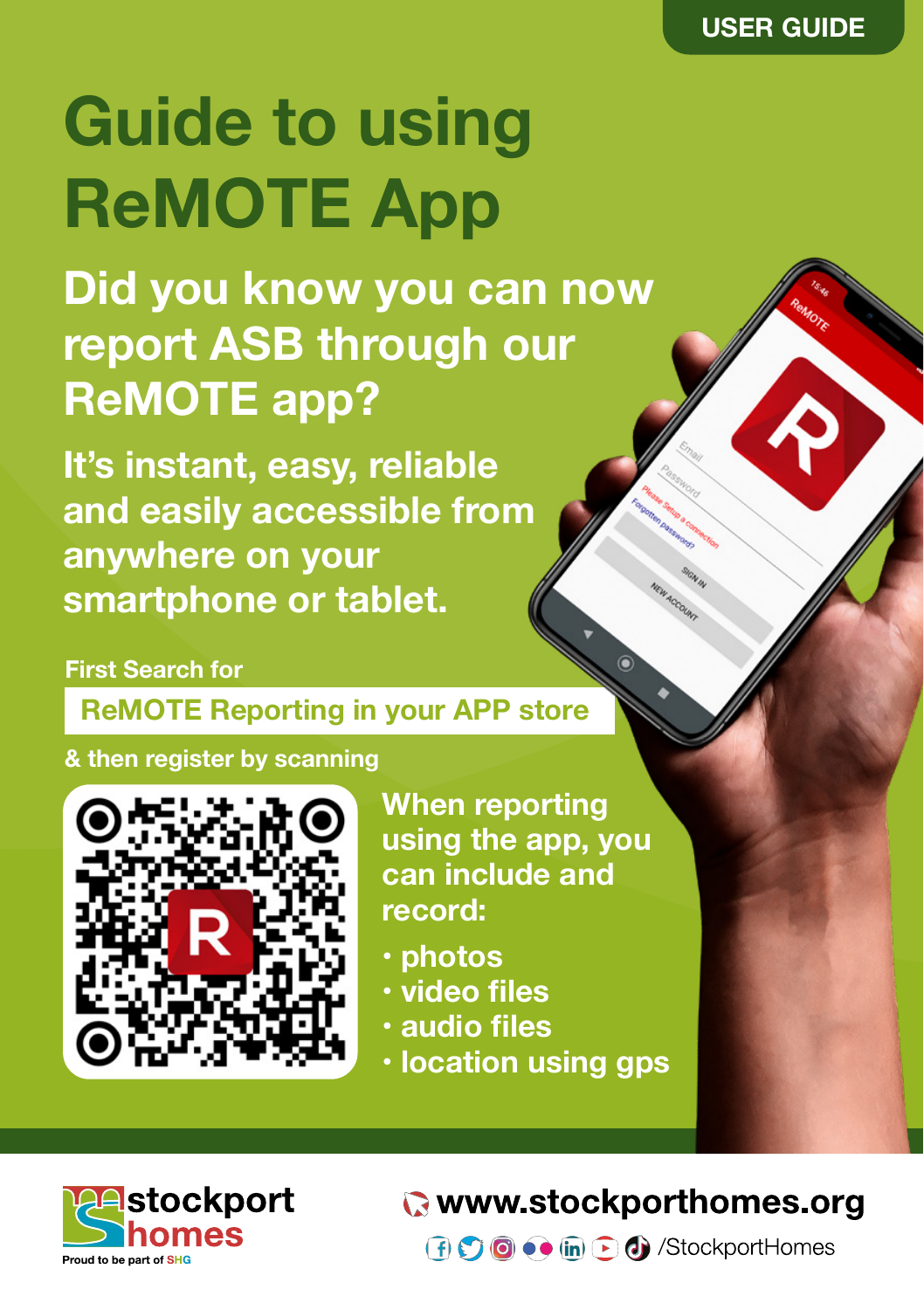## **Downloading the ReMOTE App**

To use the App simply download it to your device and then create an account by scanning the unique QR code below. Once registered you will be able to report incidents directly from your phone and you can attach any photos, videos or recording that you might take as part of the case.

If you have a Smartphone or tablet, you can download our new reporting App, "ReMOTE Reporting" which can be found in App Store or Android App Store.

## **Scanning QR code**

If the QR code doesn't scan, click the back arrow, and try to re-scan. If re-scanning doesn't work, you can enter the url manually:

#### **https://asb.stockporthomes.org/remoteapi/**

• Once scanned, you will return to the login screen, and see the Stockport Homes logo, as proof that the scan has worked.







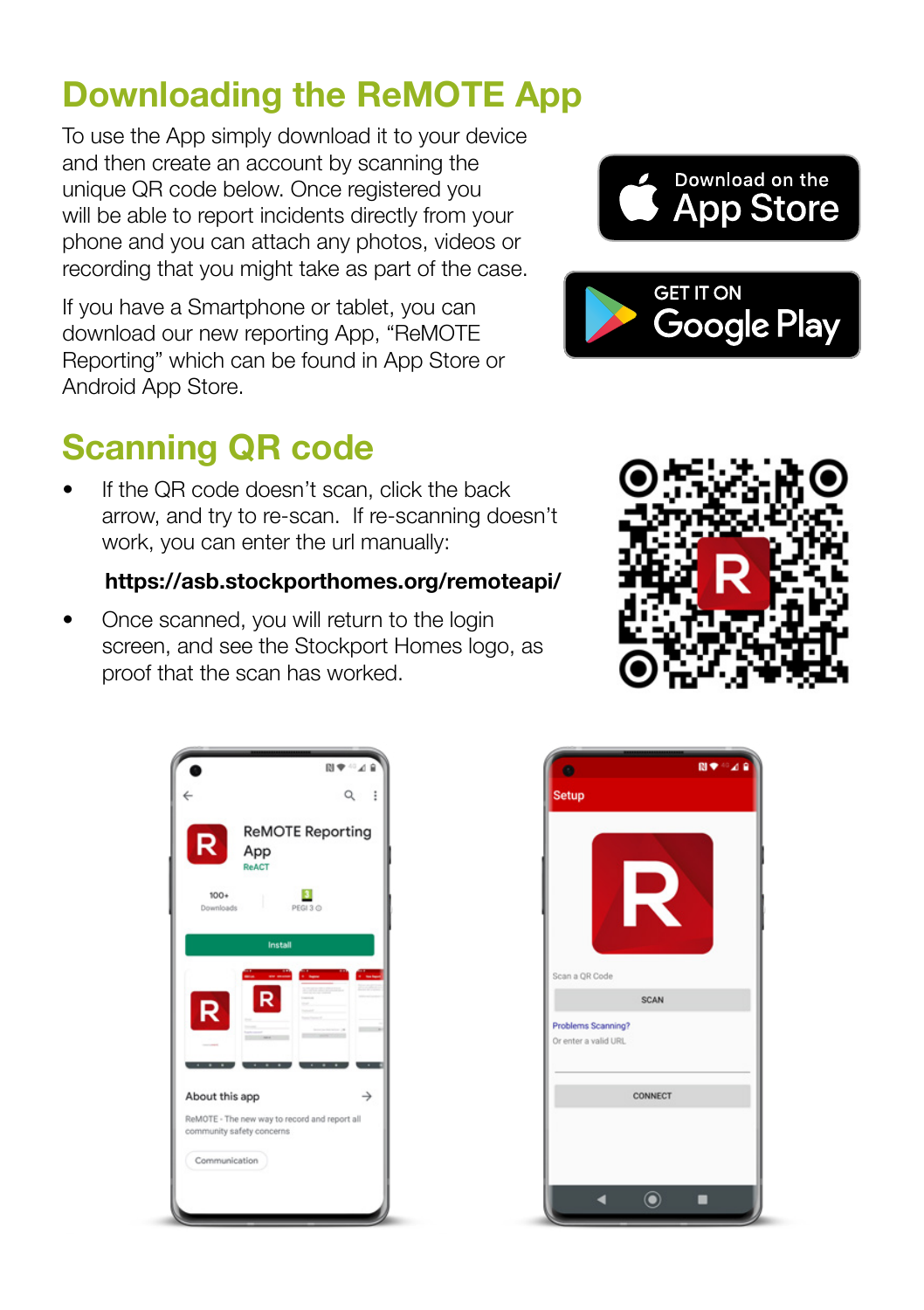## **Creating an account**

- Click New Account
- Enter your first and last name, address and contact phone numbers. Please enter these details, so we can contact you quickly.
- Then enter an email address, and password. Complex password is required.
- At this point you can select to turn on email notifications for case updates.
- Click register



|                 | 間●◎⊿                                                                         |
|-----------------|------------------------------------------------------------------------------|
|                 | <b>Address</b>                                                               |
|                 | Please change any out of date information that<br>we have stored against you |
| Address Details |                                                                              |
|                 | 2 Edward Street                                                              |
| Address 2       |                                                                              |
| Stockport       |                                                                              |
|                 | Greater Manchester                                                           |
| Sk1 2ex         |                                                                              |
|                 | Contact Information                                                          |
| 01615555555     |                                                                              |
| 07944564654     |                                                                              |
|                 | Receive Case Alerts Via Email                                                |
|                 | Automatic Login                                                              |
|                 | SAVE CHANGES                                                                 |
|                 |                                                                              |
|                 |                                                                              |